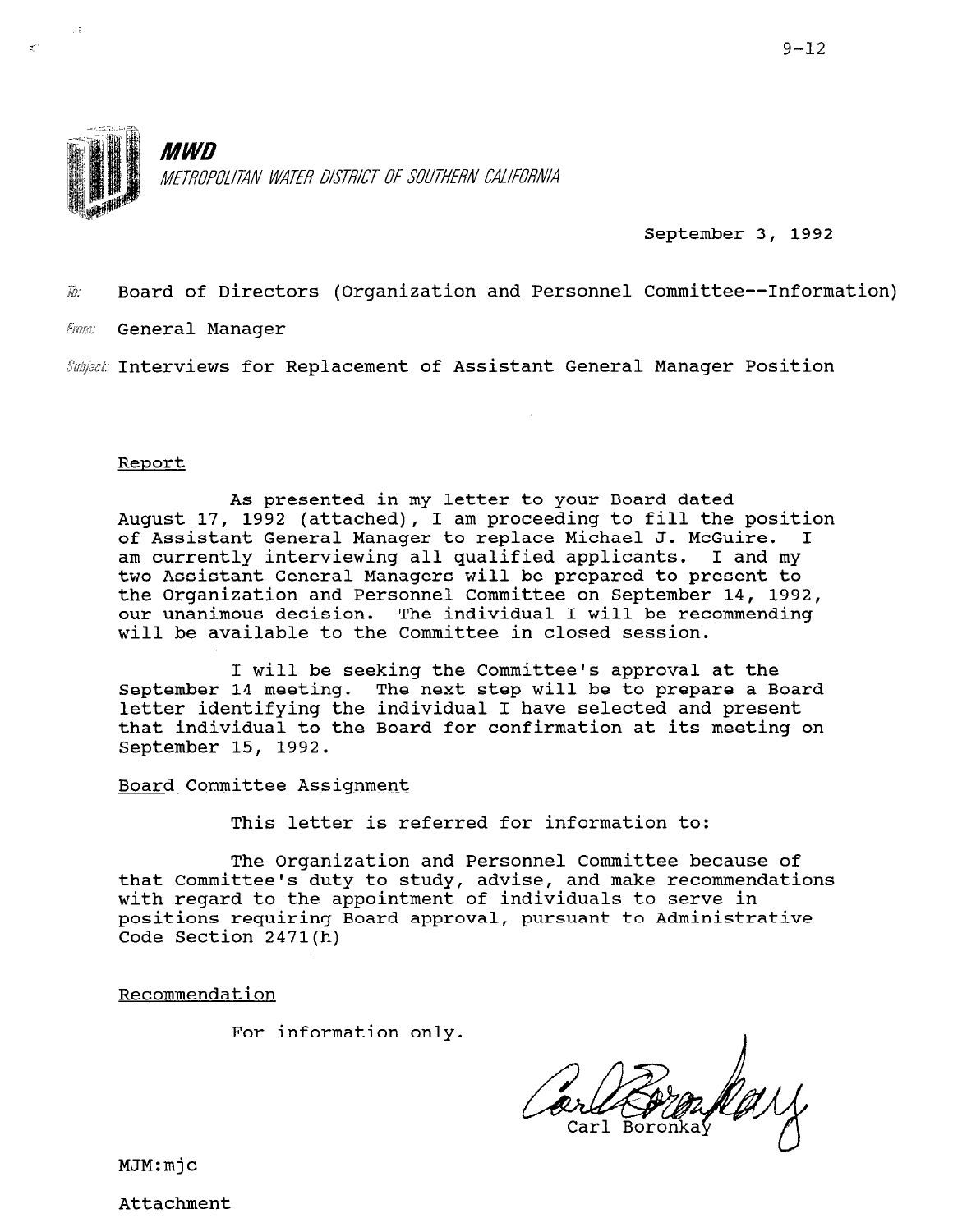

August 17, 1992

#### $\bar{w}$  Organization and Personnel Committee--Information

- From: General Manager
- Subject Criteria and Process for Filling Vacant Assistant Genera Manager Position

#### Report

After more than 13 years of District service, Assistant General Manager Michael J. McGuire has announced his resignation, effective November 4, 1992. Dr. McGuire will be returning to the private sector to become a consultant in the recurning to the private become to become a consult massimasility inalisity of a research in the mediate of the mediate of the mediate of the mediate of the media<br>departure of this my intent to proceed with naming a success. for the position of Assistant General Manager as soon as nossible in order to maintain continuity of the activi under that position.

Consistent with the desires of the Board to be informed of my criteria for selecting a new Assistant General Manager, the following constitutes the special requisites necessary in the successful candidate: the ability to motivate others; a cooperative management style; strong leadership ability with willingness to delegate responsibilities and develop other managers; ability to work well with the Board of Directors; and demonstrated dedication and initiative. In summary, I seek an individual who can best assist me in managing the District.

The minimum requirements for this position are a college degree and "increasingly responsible supervisory and administrative experience where managerial capabilities have been clearly demonstrated" or "such experience as the Board of Deen clearly demonstrated" <u>or</u> "such experience as the b<br>Directors deems appropriate." (Copy of job description Attachment A.)

It is my intention to have the successful candidate responsible for the same divisions that report to Dr. McGuire responsible for the same divisions that report to br. Mosulle<br>( ) itterburnts B and O). I am anticipating that a review of reporting relationships for Executive Staff will be part of the reporting relationships for Executive Staff will be part of the upcoming Strategic Plan.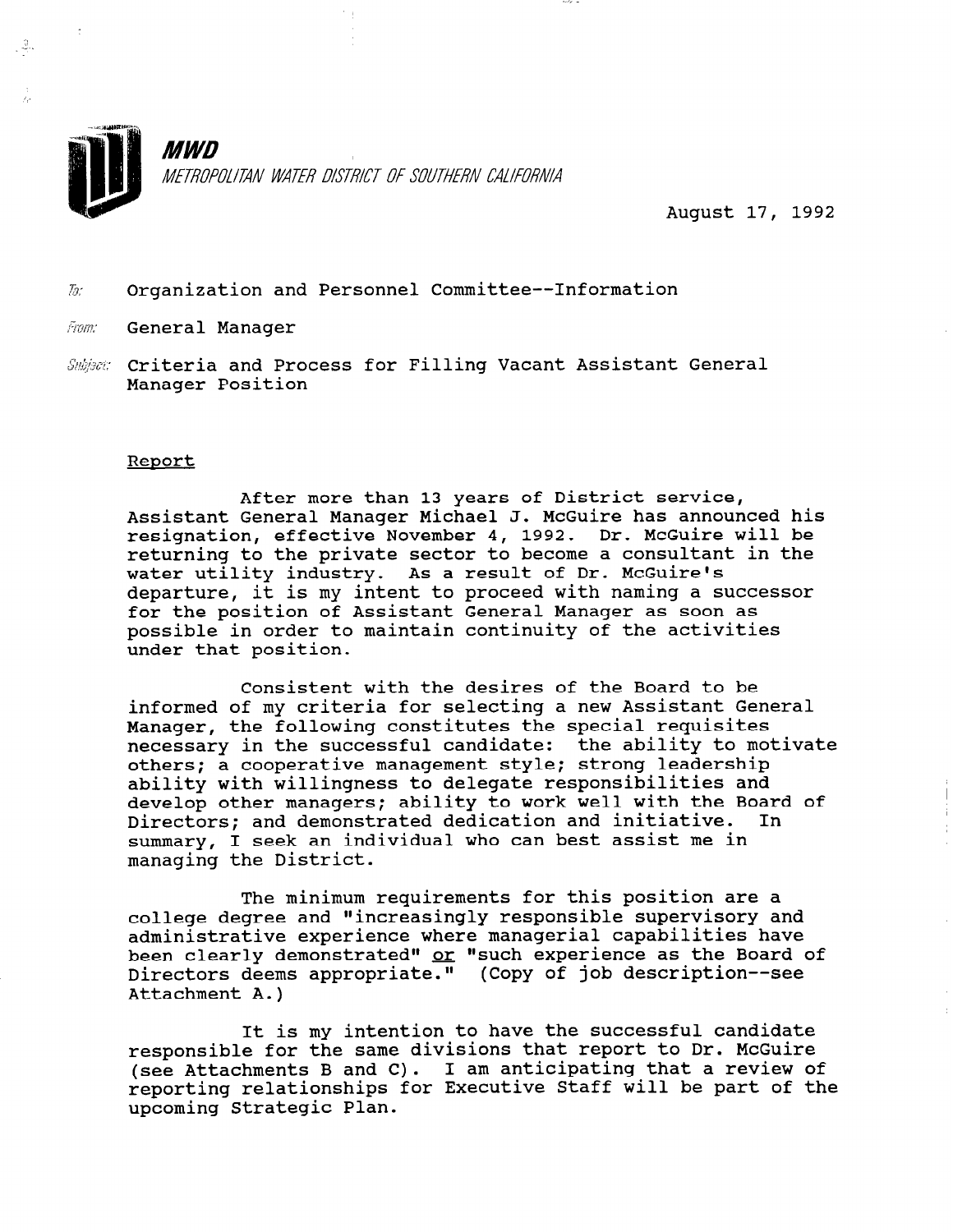Organization and Personnel -2-Committee

During the latter part of August 1992, District managers will be invited to submit their resume for consideration for the forthcoming vacant position as part of an orderly selection process (see Attachment D). In that letter I will state that in addition to the functions stated in the job description, it is my intent to have the position continue with the responsibility for Board communications and other staff matters with the continuing goal of improving the Distri internal administrative operations. Board members are invit to provide me their thoughts for consideration in making this selection.

It is my intention to submit a letter to the Board of Directors by the September meeting presenting my selection for Board review and approval.

Recommendation

For information only.

SCG/dc Attachment s:1113bo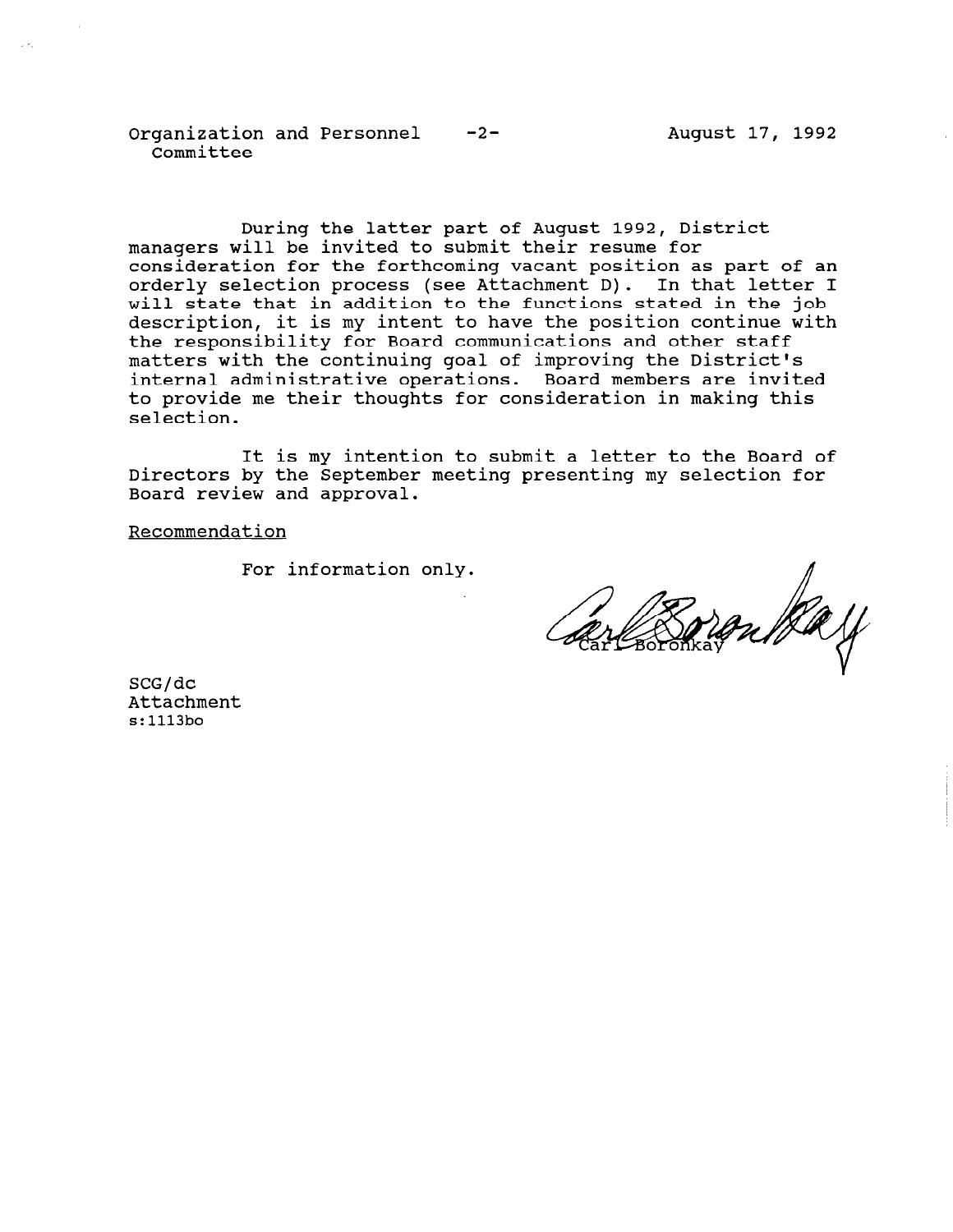NO. 002

#### JOB DESCRIPTION

TITLE: Assistant General Manager

DEPARTMENT: General Manager

BRIEF: This classification is responsible for assisting the General Manager in implementing the administrative policies, programs and procedures of the District. The position functions as the General Manager in his absence.

FUNCTIONS:

- 1. Directs the implementation of administrative policies, programs and procedures, and supervises their execution and evaluation of results.
- 2. Provides administrative direction to the various divisions of the District to insure that District goals and objectives are being met.
- 3. Represents the District before legislative Represents the District before is podies and other public and private organiz
- 4. Directs the development of changes in Directs the development of changes in organization, staffing, and management information systems to increase effectiveness and efficiency, and to reduce administrative<br>costs.
- Supervises the preparation of studies, reports  $5.$ Supervises the preparation of studies, report and documents for submission to the Board of Directors to make recommendations for policy determination and administrative direction of<br>the District.
- Supervises the activities of the legislative  $6.$ representatives in Sacramento, California and Washington, D.C. in the absence of the General Manager.

Supervises the activities of the legislative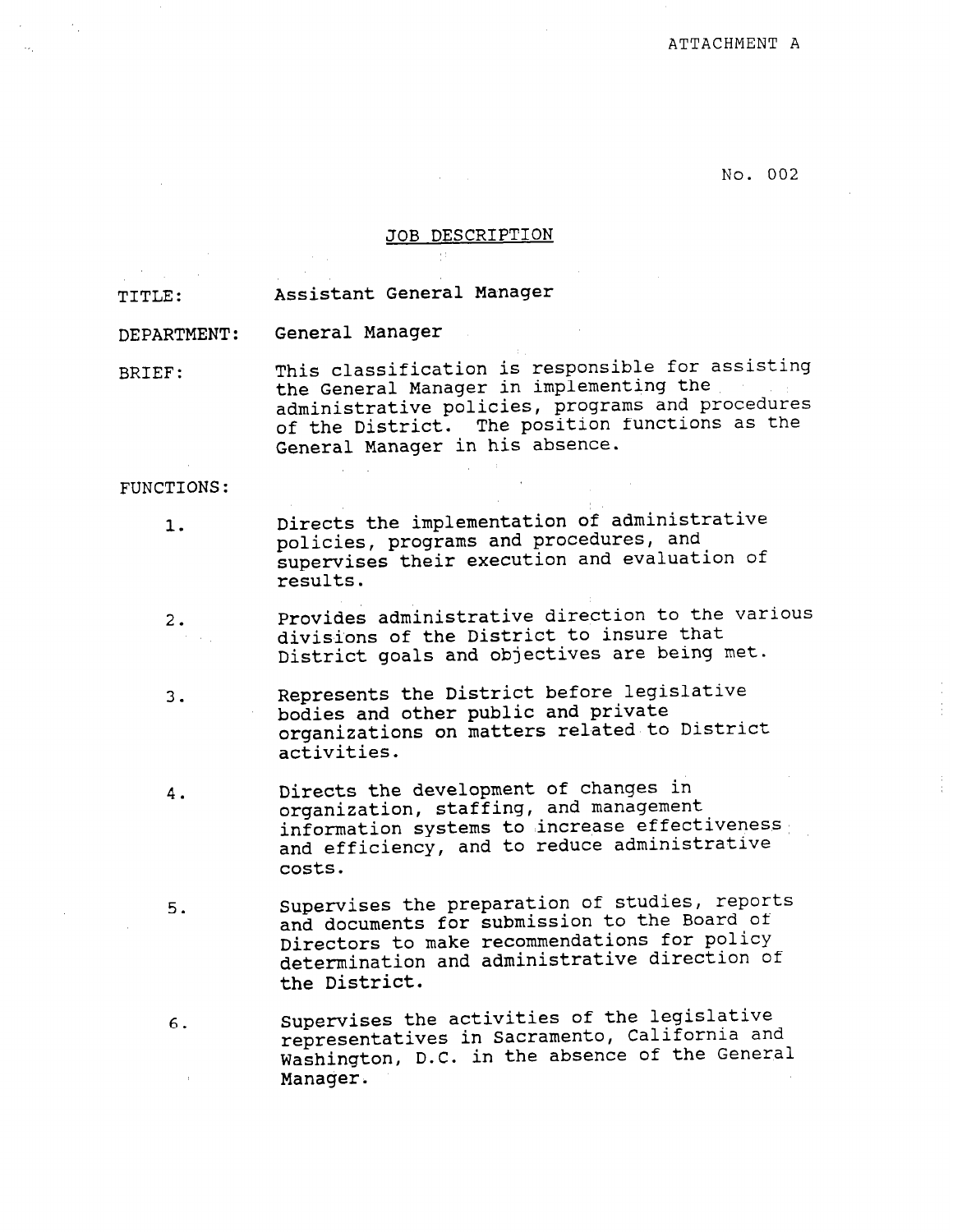-2- No. 002

- 7. Participates in management conferences and meetings, and maintains effective relations with public and private agencies.
- 8. Performs such other duties as may be directed by the General Manager.

**Controller** 

### MINIMUM REQUIREMENTS:

Education:

A bachelor's degree in public administration, business administration, finance, law, accounting, economics, engineering, or other related field.

#### Experience:

Increasingly responsible supervisory and administrative experience where managerial capabilities have been clearly demonstrated.

#### -or-

Such experience as the Board of Directors deems  $\frac{1}{2}$ 

PHYSICAL CLASS: 2-light

Ol- Unrepresented

BARGAINING BARGAINING

Personnel 10/9/90 Supersedes dated  $2/1/84$ .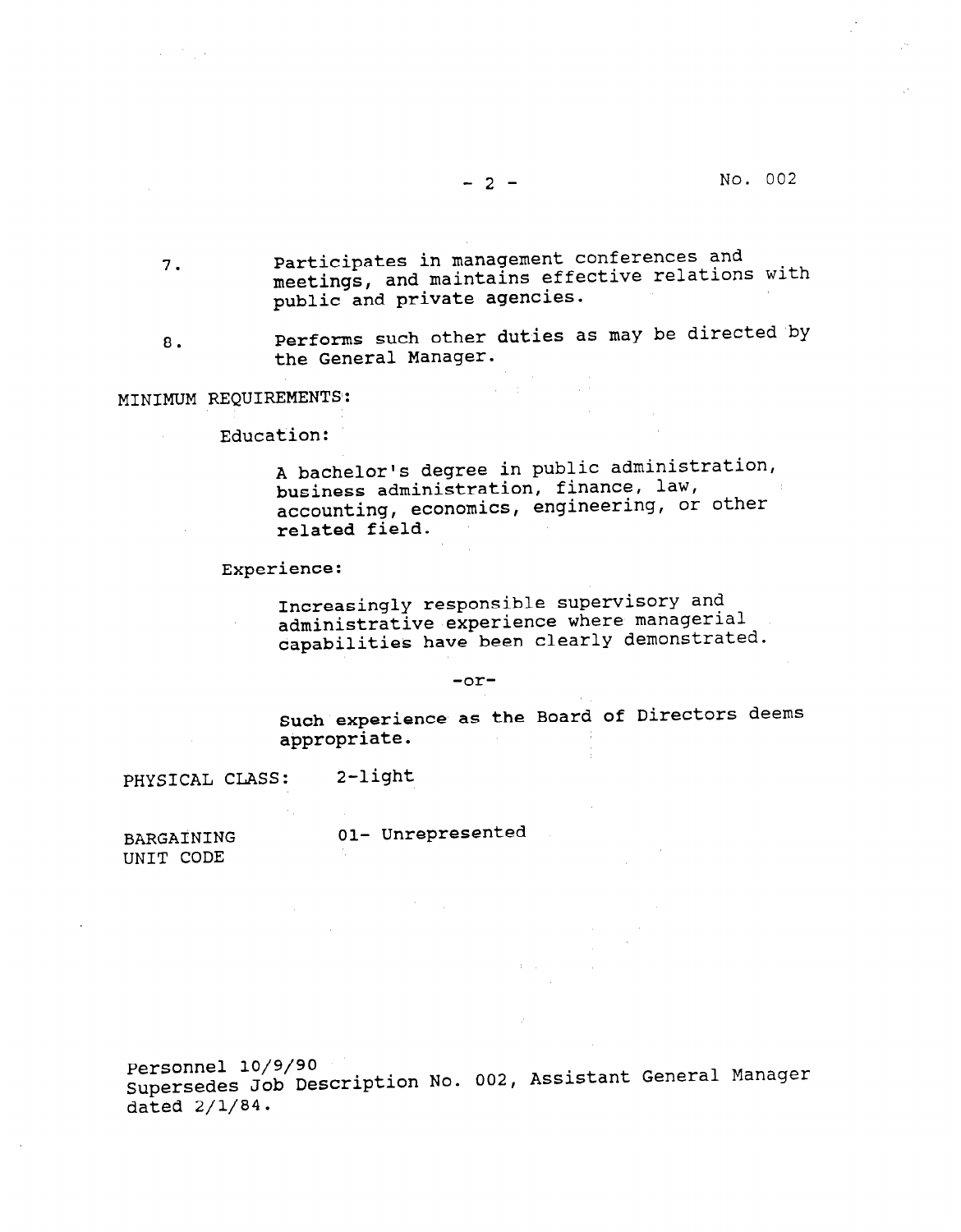# **METROPOLITAN WATER DISTRICT**

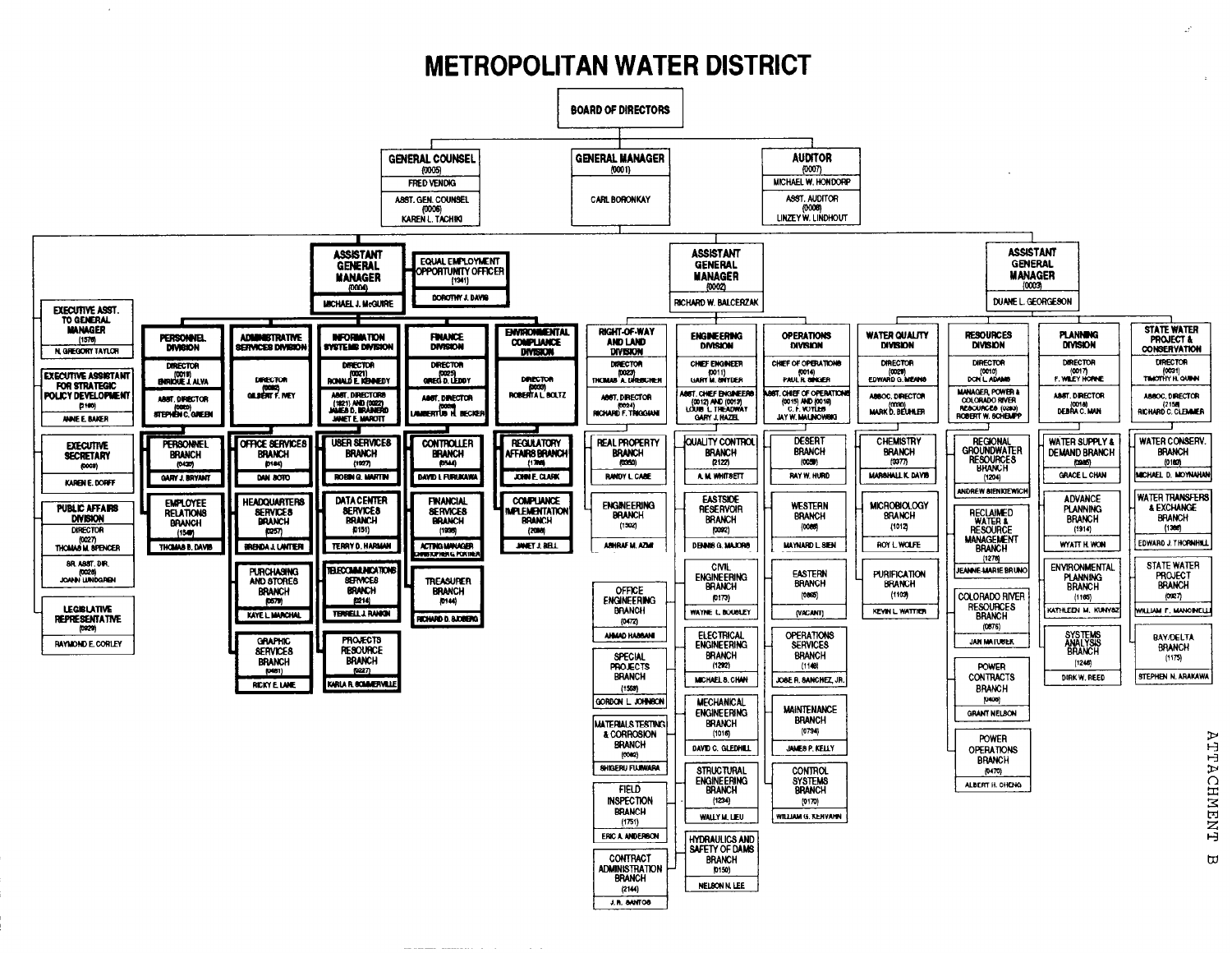

 $\sim$  100

**ATTACHMENT**  $\Omega$